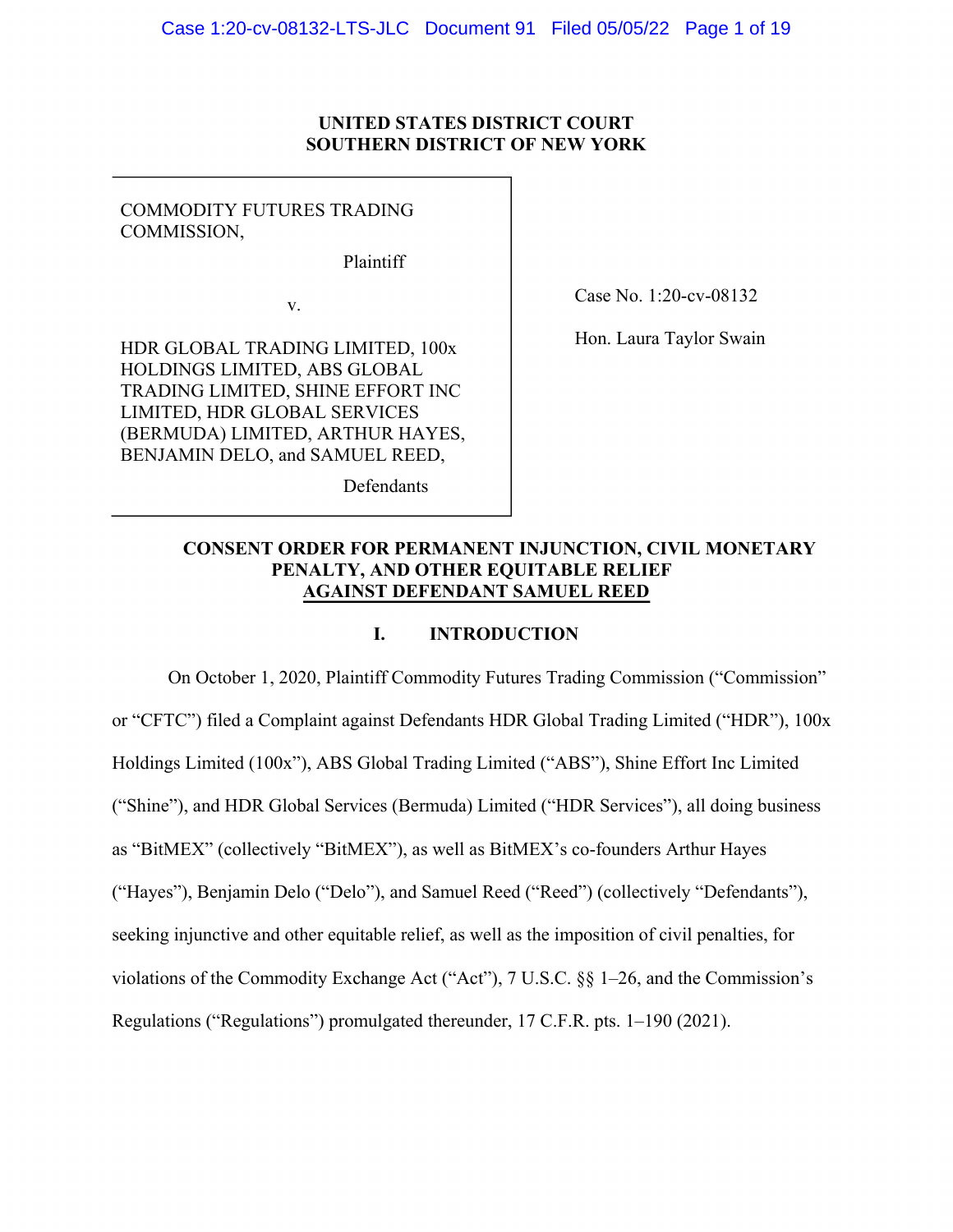("Complaint," ECF No. 1.)<sup>1</sup> On August 10, 2021, the district court entered a consent order of permanent injunction against the five defendant companies doing business as BitMEX (ECF No. 62), leaving the action pending against the three individual defendants, Hayes, Delo and Reed.

### **II. CONSENTS AND AGREEMENTS**

To effect settlement of all charges alleged in the Complaint against Defendant Samuel Reed ("Reed") without a trial on the merits or any further judicial proceedings, Reed:

1. Consents to the entry of this Consent Order for Permanent Injunction, Civil Monetary Penalty, and Other Equitable Relief ("Consent Order");

2. Affirms that he has read and agreed to this Consent Order voluntarily, and that no promise, other than as specifically contained herein, or threat, has been made by the CFTC or any member, officer, agent, or representative thereof, or by any other person, to induce consent to this Consent Order;

3. Acknowledges proper service of the summons and Complaint;

4. Admits the jurisdiction of this Court over him for purposes of this settlement, and the subject matter of this action pursuant to Section 6c of the Act, 7 U.S.C. § 13a-1;

<sup>&</sup>lt;sup>1</sup> On October 1, 2020, the U.S. Attorney's Office for the Southern District of New York charged Hayes, Delo, and Reed, along with Greg Dwyer, with (1) willfully causing a financial institution to violate the Bank Secrecy Act, in violation of 31 U.S.C. §§ 5318(h)(1) and (l), 5322(a) and (c); 31 C.F.R. §§ 1026.210 and 1026.220; and 18 U.S.C. § 2; and (2) conspiracy to commit the same offense, in violation of 18 U.S.C. § 371. *United States v. Hayes*, *et al*., 20 CR 500 (JGK) (S.D.N.Y.). On March 9, 2022, Reed entered a guilty plea to Count One of the indictment. Hayes and Delo have also entered guilty pleas to Count One of the indictment. Reed is scheduled to be sentenced on July 13, 2022. The criminal case remains pending against Dwyer as of the date of this Consent Order.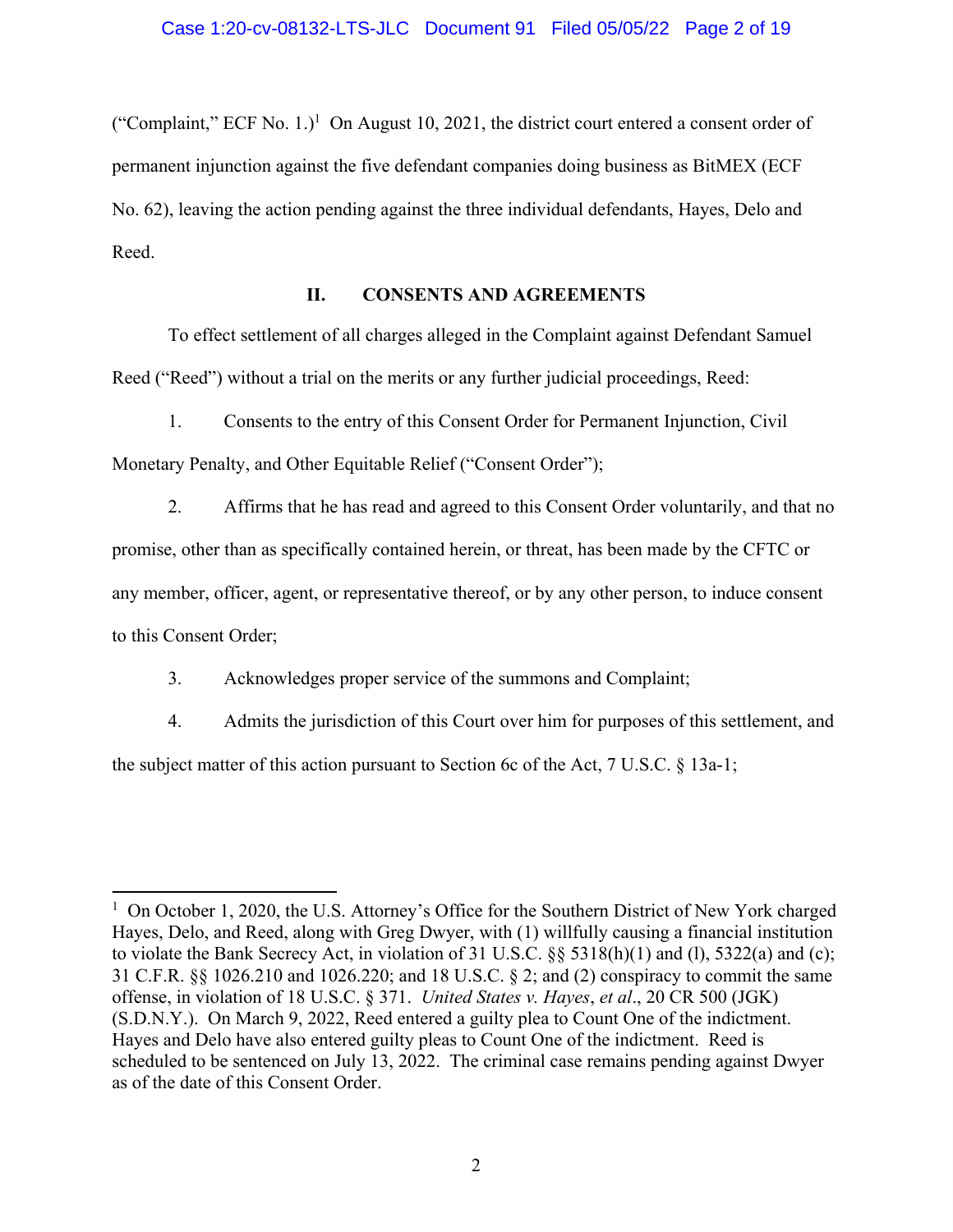### Case 1:20-cv-08132-LTS-JLC Document 91 Filed 05/05/22 Page 3 of 19

5. Admits the jurisdiction of the Commission over the conduct and transactions at

issue in this action pursuant to the Act;

- 6. Admits that venue properly lies with this Court pursuant to  $7 \text{ U.S.C. } § 13a-1(e);$
- 7. Waives:
	- (a) Any and all claims that he may possess under the Equal Access to Justice Act, 5 U.S.C. § 504 and 28 U.S.C. § 2412, and/or the rules promulgated by the Commission in conformity therewith, Part 148 of the Regulations, 17 C.F.R. pt. 148 (2021), relating to, or arising from, this action;
	- (b) Any and all claims that he may possess under the Small Business Regulatory Enforcement Fairness Act of 1996, Pub. L. No. 104-121, tit. II, §§ 201–253, 110 Stat. 847, 857–74 (codified as amended at 28 U.S.C. § 2412 and in scattered sections of 5 U.S.C. and 15 U.S.C.), relating to, or arising from, this action;
	- (c) Any claim of Double Jeopardy based upon the institution of this action or the entry in this action of any order imposing a civil monetary penalty or any other relief, including this Consent Order; and
	- (d) Any and all rights of appeal from this action;

8. Consents to the continued jurisdiction of this Court over him for the purpose of implementing and enforcing the terms and conditions of this Consent Order and for any other purpose relevant to this action, even if Reed now or in the future resides outside this judicial district;

9. Agrees that he will not oppose enforcement of this Consent Order on the ground, if any exists, that it fails to comply with Rule 65(d) of the Federal Rules of Civil Procedure and hereby waives any objection based thereon;

10. Agrees that neither he nor any of his agents or employees under his authority or control shall take any action or make any public statement denying, directly or indirectly, any allegation in the Complaint or the Findings of Fact or Conclusions of Law in this Consent Order, or creating or tending to create the impression that the Complaint and/or this Consent Order is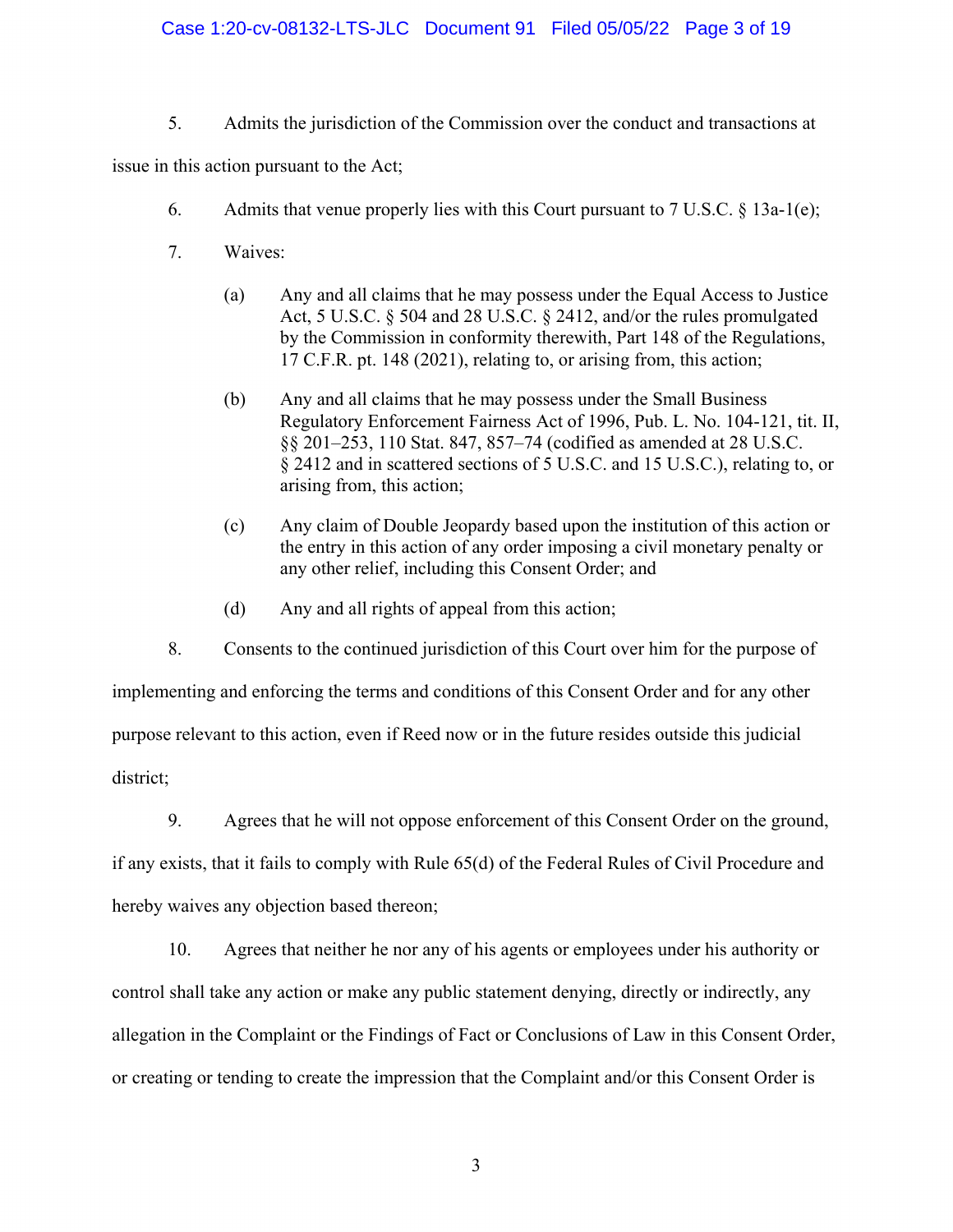#### Case 1:20-cv-08132-LTS-JLC Document 91 Filed 05/05/22 Page 4 of 19

without a factual basis; provided, however, that nothing in this provision shall affect his: (a) testimonial obligations, or (b) right to take positions in other proceedings to which the Commission is not a party. Reed shall comply with this agreement, and shall undertake all steps necessary to ensure that all of his agents and/or employees under his authority or control understand and comply with this agreement;

11. By consenting to the entry of this Consent Order, neither admits nor denies the allegations of the Complaint or any Findings of Fact or Conclusions of Law in this Consent Order, except the admissions in Paragraphs 4 and 5 above;

12. Admits the facts set forth during his March 9, 2022 plea allocution in *United States v. Hayes, et al., 20 CR 500 (JGK) (S.D.N.Y.), a copy of which is attached to the parties'* Joint Motion for Entry of Consent Order;

13. Consents to the use of the Findings of Fact or Conclusions of Law in this Consent Order in this proceeding and in any other proceeding brought by the Commission or to which the Commission is a party or claimant, and agrees that they shall be taken as true and correct and be given preclusive effect therein, without further proof;

14. Does not consent, however, to the use of this Consent Order, or the Findings of Fact or Conclusions of Law herein, as the sole basis for any other proceeding, including a proceeding in which the registration of any Defendant may be affected, brought by the Commission or to which the Commission is a party other than a: proceeding in bankruptcy or receivership; or proceeding to enforce the terms of this Consent Order;

15. Does not consent to the use of this Consent Order, or the Findings of Fact or Conclusions of Law herein, by any other party in any other proceeding; and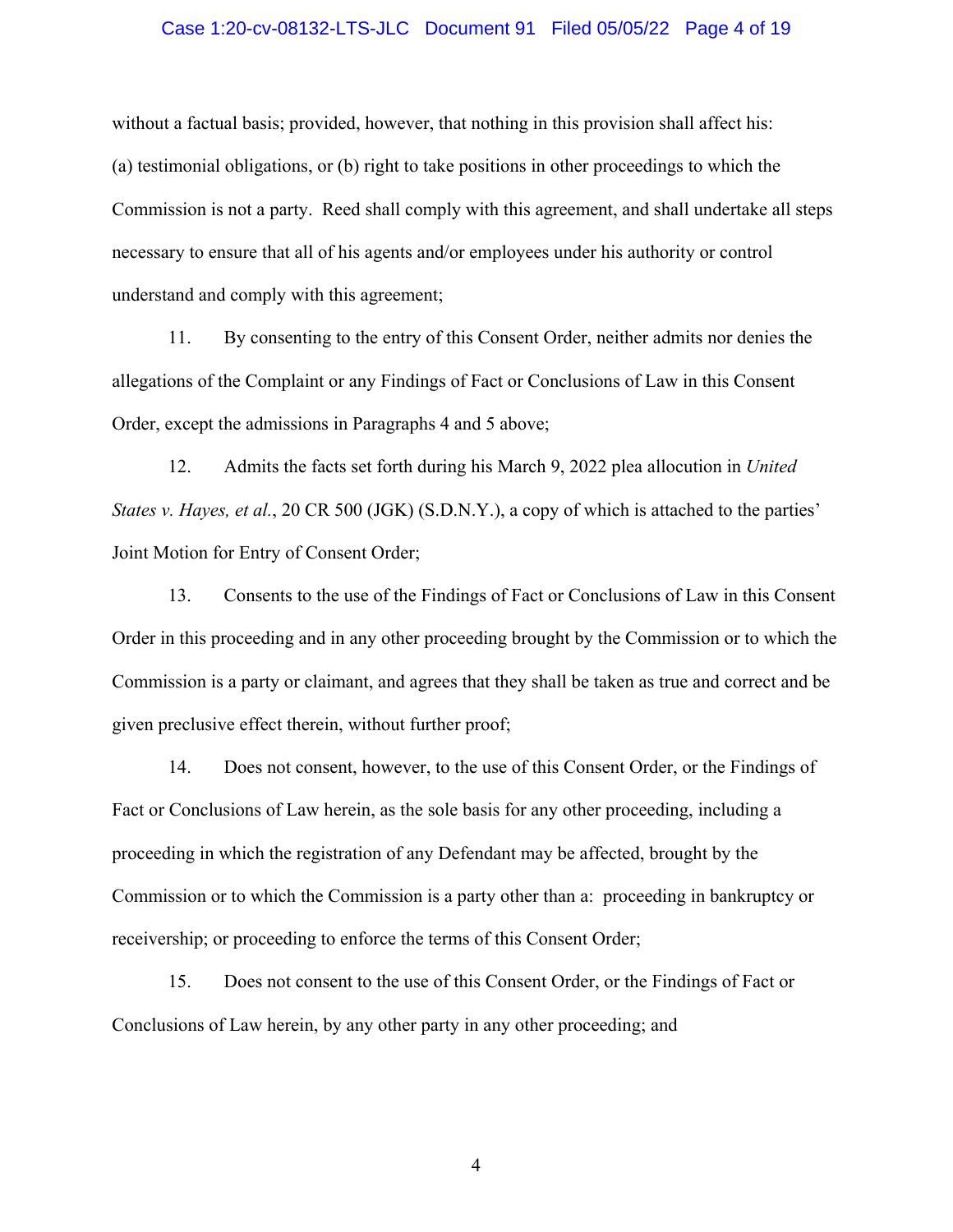#### Case 1:20-cv-08132-LTS-JLC Document 91 Filed 05/05/22 Page 5 of 19

16. Agrees that no provision of this Consent Order shall in any way limit or impair the ability of any other person or entity to seek any legal or equitable remedy, if there is a basis in law and fact to do so, against Reed in any other proceeding; provided, however, that Reed does not agree that any provision of this Consent Order inures to the benefit of, or confers rights on, any other person or entity to seek any legal or equitable remedy that does not exist independently of this Consent Order, or that this Consent Order or any provision herein is admissible in any proceeding not involving the Commission.

#### **III. FINDINGS OF FACT AND CONCLUSIONS OF LAW**

The Court, being fully advised in the premises, finds that there is good cause for the entry of this Consent Order and that there is no just reason for delay. The Court therefore directs the entry of the following Findings of Fact, Conclusions of Law, permanent injunction, and equitable relief pursuant to Section 6c of the Act, 7 U.S.C. § 13a-1, as set forth herein. The findings and conclusions in this Consent Order are not binding on any other party to this action.

#### **A. Findings of Fact**

#### **The Parties to this Consent Order**

17. Plaintiff **Commodity Futures Trading Commission** is the independent federal regulatory agency that is charged by Congress with administering and enforcing the Act and the Regulations.

18. Defendant **Samuel Reed** is a co-founder and co-owner of BitMEX. Reed has never been registered with the Commission in any capacity.

#### **The BitMEX Trading Platform and Products**

19. BitMEX is a peer-to-peer "crypto-products platform" that offers the trading of cryptocurrency derivatives, including derivatives on bitcoin, ether, and litecoin.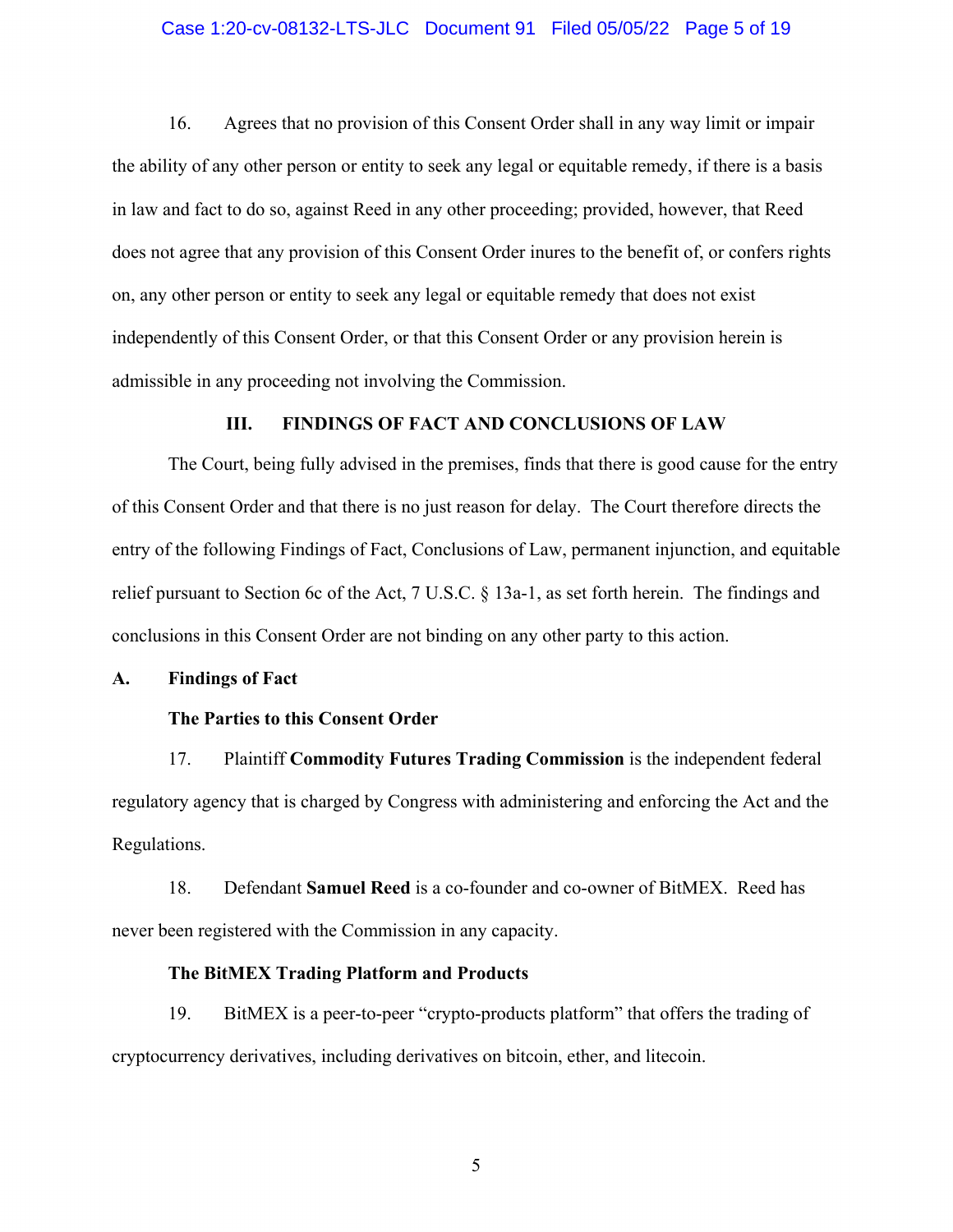#### Case 1:20-cv-08132-LTS-JLC Document 91 Filed 05/05/22 Page 6 of 19

20. From November 2014 to October 1, 2020 (the "Relevant Period"), BitMEX operated as a common enterprise through a number of affiliated entities, including HDR, 100x, ABS, Shine, and HDR Services, acting through their officers, agents, or employees.

21. During the Relevant Period, BitMEX offered leveraged trading of cryptocurrency derivatives to retail (non-eligible contract participants ("non-ECPs")) and institutional customers through BitMEX's website, *www.bitmex.com*, and by direct connection to its trading engine servers via the BitMEX application programming interface ("API"). Customers in the U.S. placed orders to buy or sell contracts directly through BitMEX's user interfaces, including the website and API. During the Relevant Period, BitMEX acted as the counterparty to certain transactions on its platform.

22. On May 13, 2016, BitMEX launched its first swap product, a "perpetual bitcoin U.S. dollar leveraged swap product." On its website, BitMEX has described its "Perpetual Contract" (or "perpetual swap contract") as "a product similar to a traditional Futures Contract in how it trades."

23. During the Relevant Period, BitMEX conducted certain components of its business and maintained a presence in the U.S., including maintaining an office in New York from late 2017 until early 2019 and establishing a San Francisco office in 2017.

24. During the Relevant Period, BitMEX solicited orders from U.S.-based customers for futures, options, and swaps through its website and on social media that were available to and accessed by U.S.-based customers.

25. Throughout the Relevant Period, BitMEX's U.S. customers were able to access the BitMEX platform from the U.S.—either via API or through the BitMEX website accessed on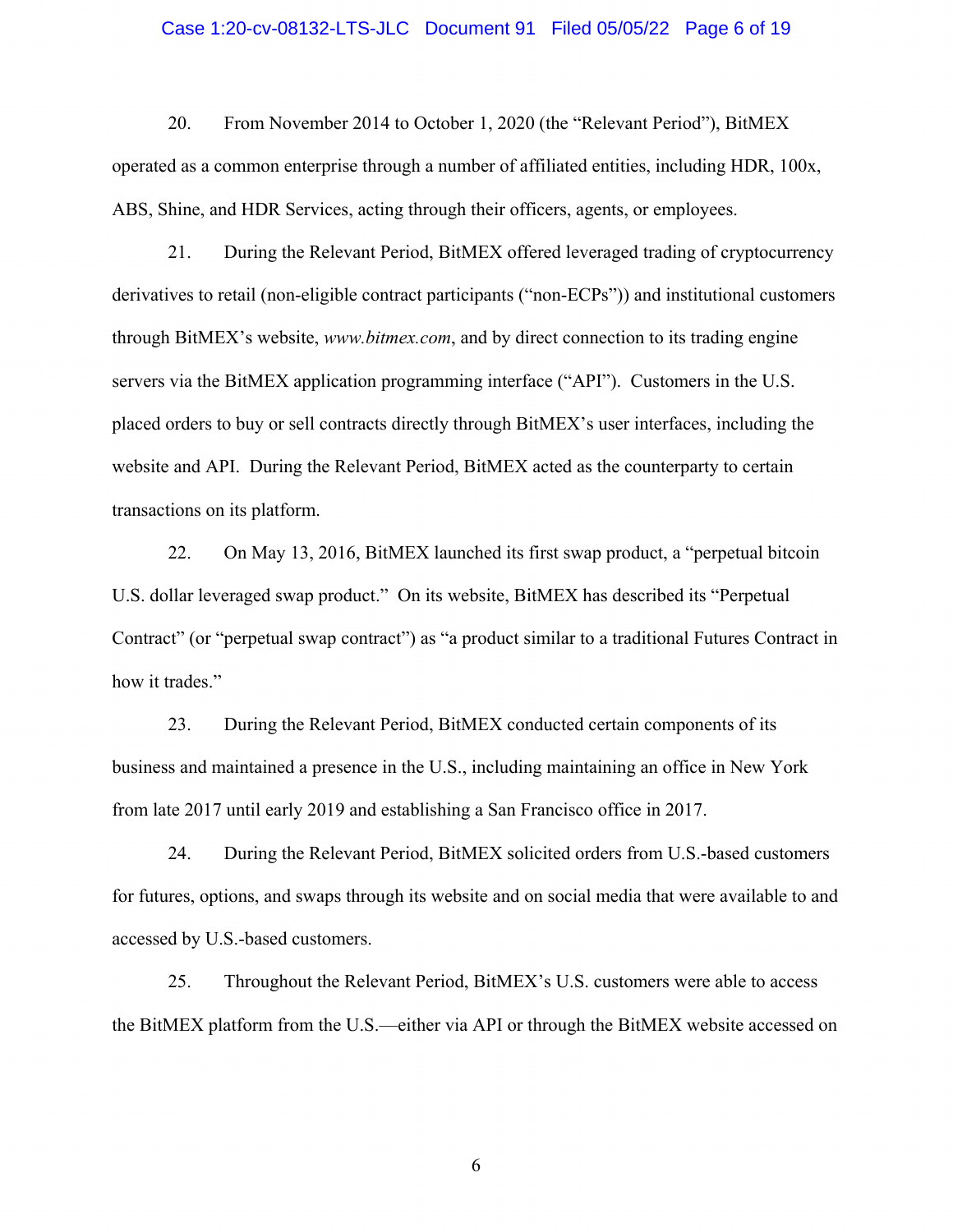#### Case 1:20-cv-08132-LTS-JLC Document 91 Filed 05/05/22 Page 7 of 19

customers' own computers located in the U.S. via a virtual private network ("VPN"). BitMEX was aware that U.S. customers used VPNs to access the BitMEX platform.

26. During the Relevant Period, BitMEX offered, entered into, confirmed the execution of, and otherwise conducted activities relating to commodity option transactions in interstate commerce. These transactions were not executed on any registered board of trade, nor was BitMEX registered as a foreign board of trade.

27. During the Relevant Period, BitMEX solicited or accepted orders for the purchase or sale of commodities for future delivery; engaged in soliciting or accepting orders for swaps; engaged in soliciting or accepting orders for retail commodity transactions, and/or acted as a counterparty to those transactions; and, in connection with these activities, accepted money, securities, or property, including bitcoin, to margin, guarantee, or secure resulting trades on the BitMEX platform. In accordance with Section  $1(a)(47)(iii)$  and (vi) of the Act, 7 U.S.C. §§ 1a(47) (iii), (vi), the swaps solicited or accepted by BitMEX included "perpetual swaps" or "perpetual contracts" on bitcoin, ether, and litecoin. During the Relevant Period, BitMEX operated a facility for the trading of swaps—that is, a trading system or platform in which more than one market participant has the ability to execute or trade swaps with more than one other market participant on the system or platform—on digital assets including bitcoin, ether, and litecoin without registering with the CFTC as a designated contract market or a swap execution facility.

28. During the Relevant Period, BitMEX employed an inadequate supervisory system and failed to perform its supervisory duties diligently. Among other things, BitMEX failed to implement a customer identification program ("CIP"), including know-your-customer ("KYC") procedures to identify U.S. persons using the BitMEX platform—or determine the true identity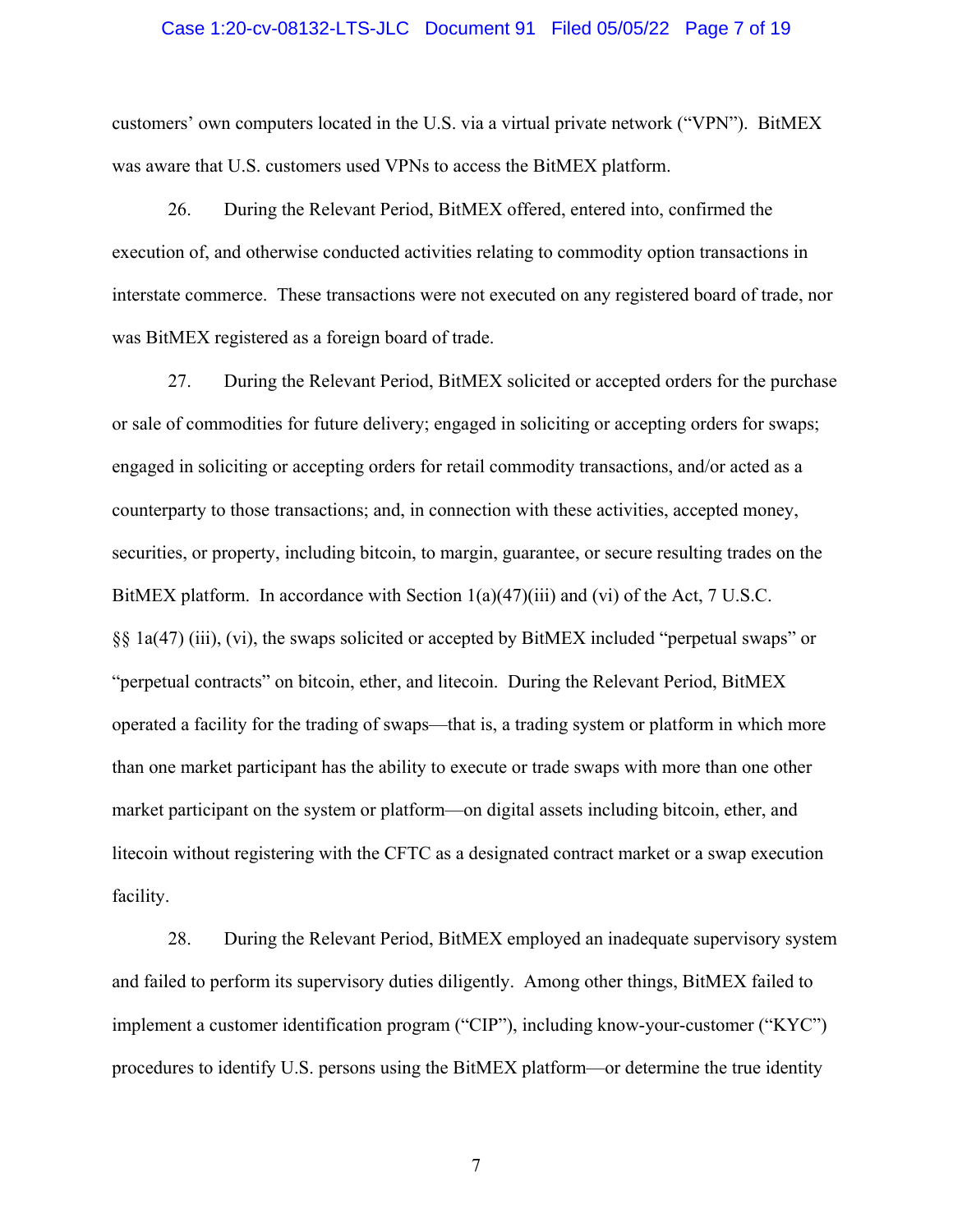#### Case 1:20-cv-08132-LTS-JLC Document 91 Filed 05/05/22 Page 8 of 19

of the vast majority of its customers, whether from the U.S. or elsewhere. BitMEX also failed to implement an adequate anti-money laundering ("AML") program, which is required to prevent or detect, among other things, terrorist financing or other criminal activity, and failed to implement procedures to determine whether a customer appears on lists of known or suspected terrorists or terrorist organizations such as those issued by the Treasury Department's Office of Foreign Assets Control ("OFAC").

#### **Reed's Control Over BitMEX**

29. During the Relevant Period, Reed, along with others, controlled the operations of BitMEX. Reed was one of three co-founders of BitMEX, and he was a co-owner of BitMEX. Reed served as BitMEX's CTO and was primarily responsible for building and overseeing the BitMEX website and API.

30. Reed, along with others, was involved in decisions concerning whether to pursue regulatory approval for the platform and whether to implement KYC or AML policies and procedures.

31. During the Relevant Period, employees managing BitMEX's business ultimately acted under the direction and control of Reed, along with others.

#### **B. Conclusions of Law**

#### **Jurisdiction and Venue**

32. This Court possesses jurisdiction over this action pursuant to 28 U.S.C. § 1331 (codifying federal question jurisdiction) and 28 U.S.C. § 1345 (providing that U.S. district courts have original jurisdiction over civil actions commenced by the United States or by any agency expressly authorized to sue by Act of Congress). Section 6c(a) of the Act, 7 U.S.C. § 13a-1(a), provides that the Commission may bring actions for injunctive relief or to enforce compliance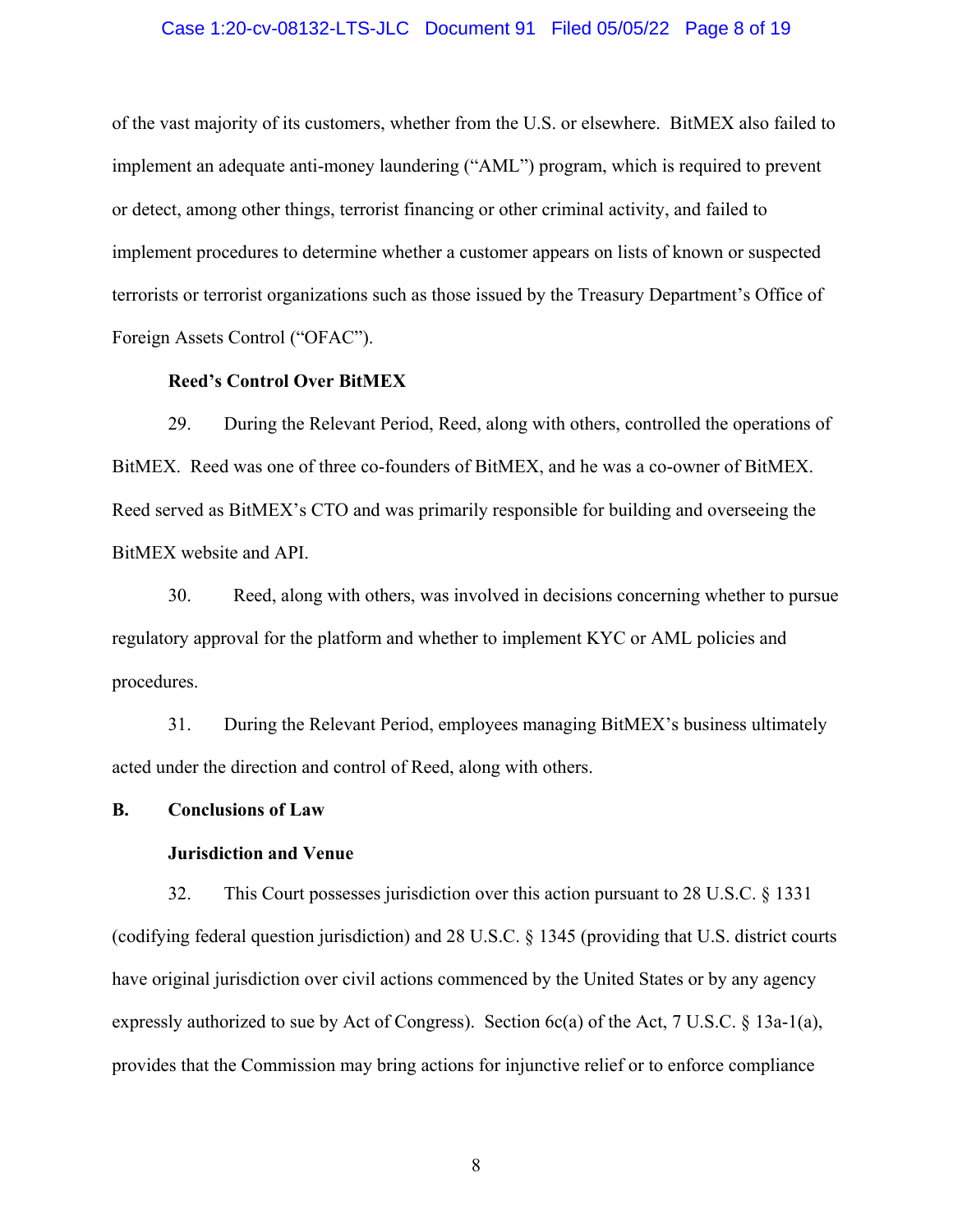#### Case 1:20-cv-08132-LTS-JLC Document 91 Filed 05/05/22 Page 9 of 19

with the Act or any rule, regulation, or order thereunder in the proper district court of the United States whenever it shall appear to the Commission that any person has engaged, is engaging, or is about to engage in any act or practice constituting a violation of any provision of the Act or any rule, regulation, or order thereunder.

33. Venue properly lies with this Court pursuant to 7 U.S.C. § 13a-1(e).

#### **Violations of the Act by BitMEX and Reed**

34. As set forth in the Order entered by this Court on August 10, 2021 (ECF No. 62), by the conduct described above, Defendants HDR, 100x, ABS, Shine, and HDR Services, all acting as a common enterprise and doing business as BitMEX:

- a. offered to enter into, entered into, executed or confirmed the execution of transactions involving commodities for future delivery on its platform that was not designated as a contract market and thus violated Section 4(a) of the Act, 7 U.S.C. § 6(a);
- b. offered to enter into, entered into, confirmed the execution of, maintained a position in, or otherwise conducted activity related to any transaction in interstate commerce that is a commodity option transaction not in compliance with and subject to the provisions of this Act, including any Commission rule, regulation, or order thereunder and thus violated Section  $4c(b)$  of the Act, 7 U.S.C. § 6c(b), and Regulation 32.2, 17 C.F.R. § 32.2 (2021);
- c. acted as an FCM without being registered with the Commission as required under the Act and thus violated Section 4d of the Act, 7 U.S.C. § 6d;
- d. operated a facility for the trading or processing of swaps without being registered as a swap execution facility or as a designated contract market and thus violated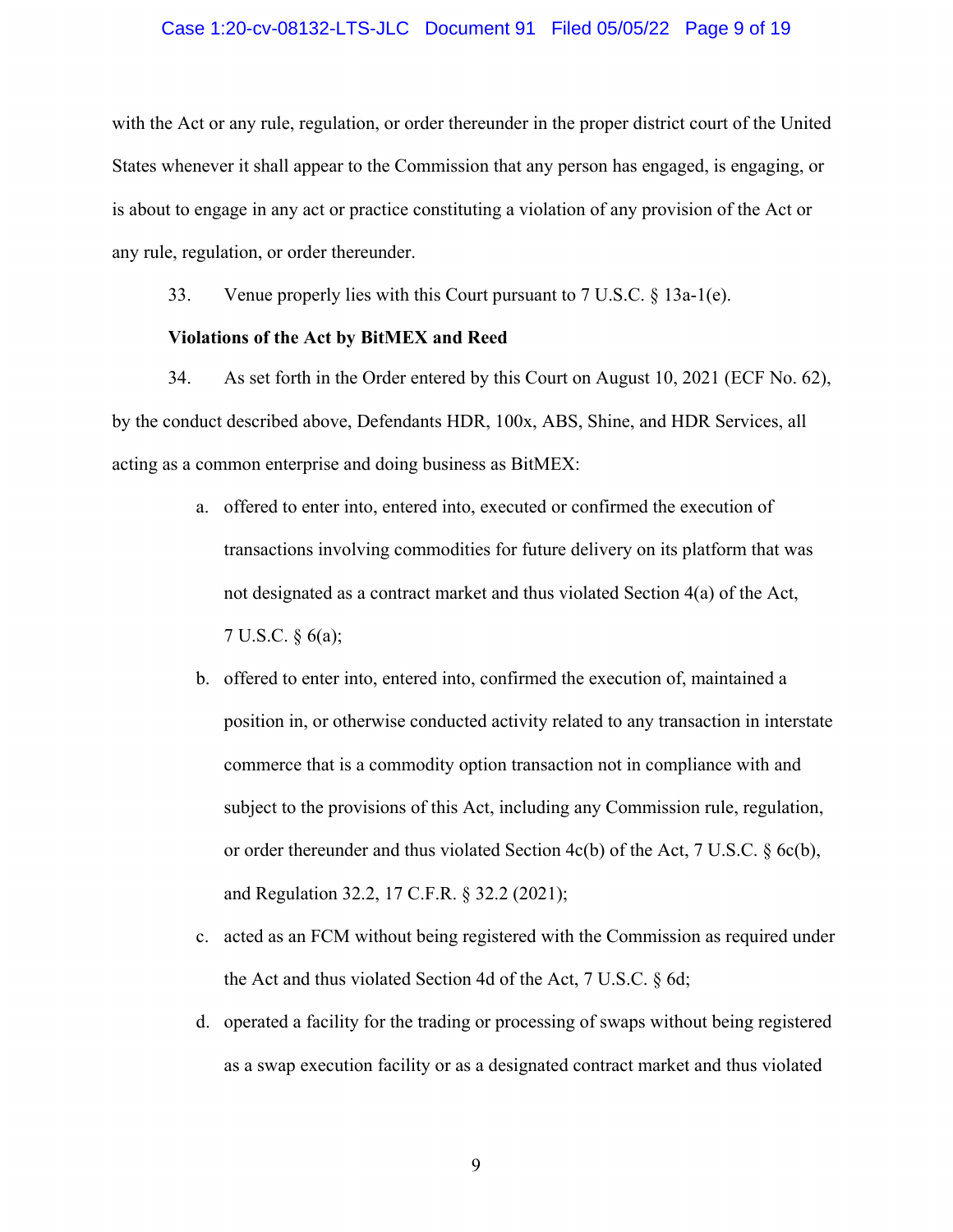Section 5h(a)(1) of the Act, 7 U.S.C. § 7b-3(1), and Regulation 37.3(a)(1), 17 C.F.R. § 37.3(a)(1) (2021);

- e. failed to diligently supervise the handling by its officers, employees and agents of all commodity interest accounts carried by BitMEX and all other activities relating to its business as a registrant and thus violated Regulation 166.3, 17 C.F.R. § 166.3 (2021); and
- f. failed to comply with the Bank Secrecy Act and certain related regulations which require that a customer identification program be adopted as part of a firm's Bank Secrecy Act compliance program and thus violated Regulation 42.2, 17 C.F.R. § 42.2 (2021).

35. Reed is liable as a control person of BitMEX for these violations. Reed controlled BitMEX, directly or indirectly, and did not act in good faith or knowingly induced, directly or indirectly, the foregoing acts of BitMEX in violation of the Act; therefore, pursuant to Section 13(b) of the Act, 7 U.S.C. § 13c(b), Reed is liable for these violations by BitMEX.

#### **IV. PERMANENT INJUNCTION**

#### **IT IS HEREBY ORDERED THAT:**

36. Based upon and in connection with the foregoing conduct, pursuant to Section 6c of the Act, 7 U.S.C. § 13a-1, Reed is permanently restrained, enjoined, and prohibited from directly or indirectly:

a. offering to enter into retail commodity transactions, or contracts for the purchase or sale of bitcoin, litecoin, and ether for future delivery; entering into retail commodity transactions, or contracts for the purchase or sale of bitcoin, litecoin, and ether for future delivery; confirming the execution of retail commodity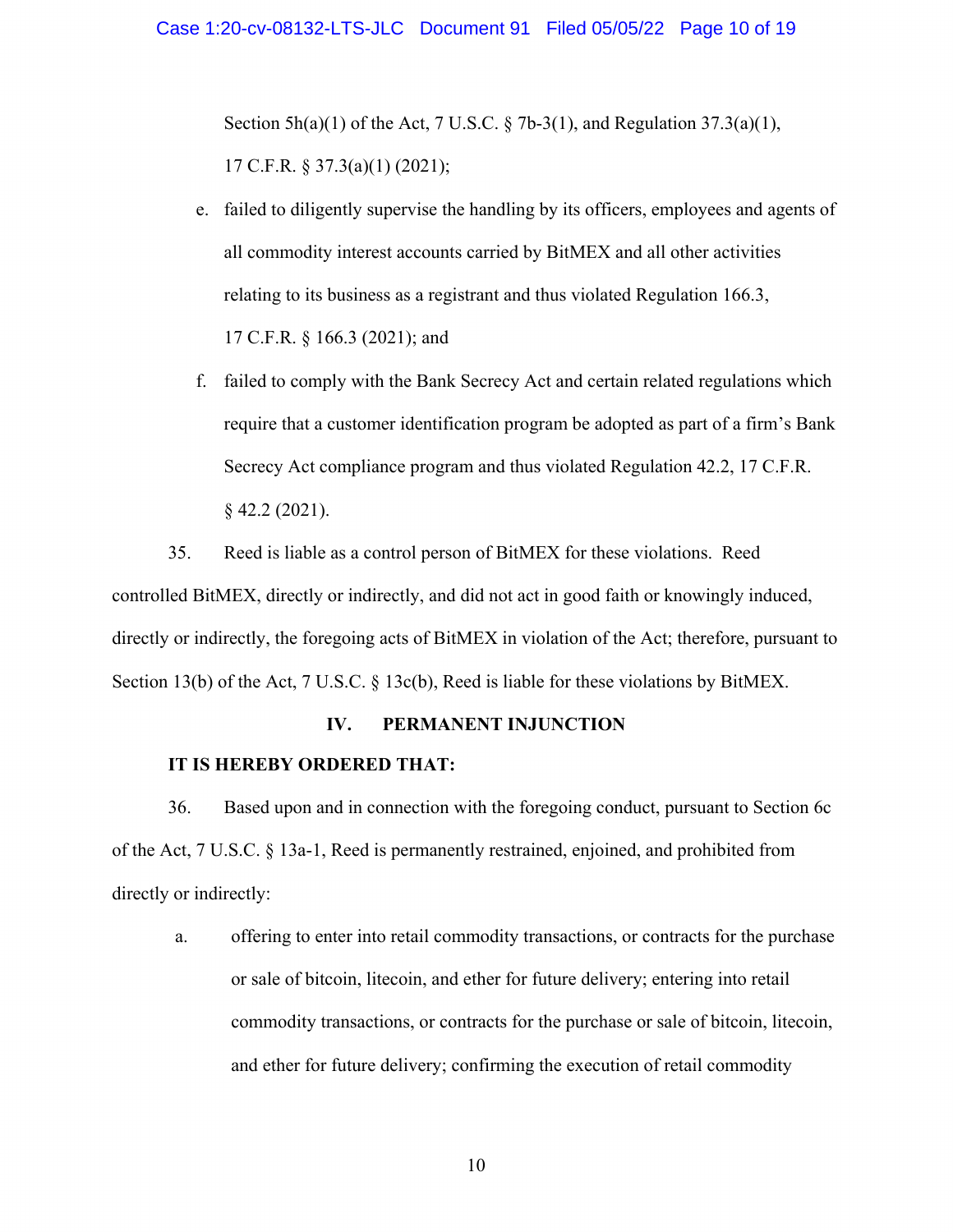transactions, or contracts for the purchase or sale of bitcoin, litecoin, and ether for future delivery; and conducting an office or business in the U.S. for the purpose of soliciting, or accepting any order for, or otherwise dealing in, any transaction in, or in connection with, retail commodity transactions or contracts for the purchase or sale of bitcoin, litecoin, and ether for future delivery without conducting such futures transactions on or subject to the rules of a board of trade that is designated or registered by the CFTC as a contract market, in violation of Section 4(a) of the Act, 7 U.S.C.  $\S$  6(a).

- b. offering to enter into, entering into, confirming the execution of, maintaining positions in, or otherwise conducting activities relating to commodity option transactions in interstate commerce which do not comply with the Act or any Regulations, in violation of Section 4c(b) of the Act, 7 U.S.C. § 6c(b), and Regulation 32.2, 17 C.F.R. § 32.2 (2021).
- c. engaging in soliciting or accepting orders for the purchase or sale of commodities for future delivery, engaging in soliciting or accepting orders for swaps, engaging in soliciting or accepting orders for agreements, contracts or transactions described in Section  $2(c)(2)(D)(i)$  of the Act, 7 U.S.C.  $\S 2(c)(2)(D)(i)$  (retail commodity transactions), and/or acting as a counterparty in agreements, contracts, or transactions described in 7 U.S.C.  $\S 2(C)(2)(D)(i)$ , and, in connection with these activities, accepting money, securities, or property (or extended credit in lieu thereof) to margin, guarantee, or secure resulting trades, in violation of Section 4d of the Act, 7 U.S.C. § 6d.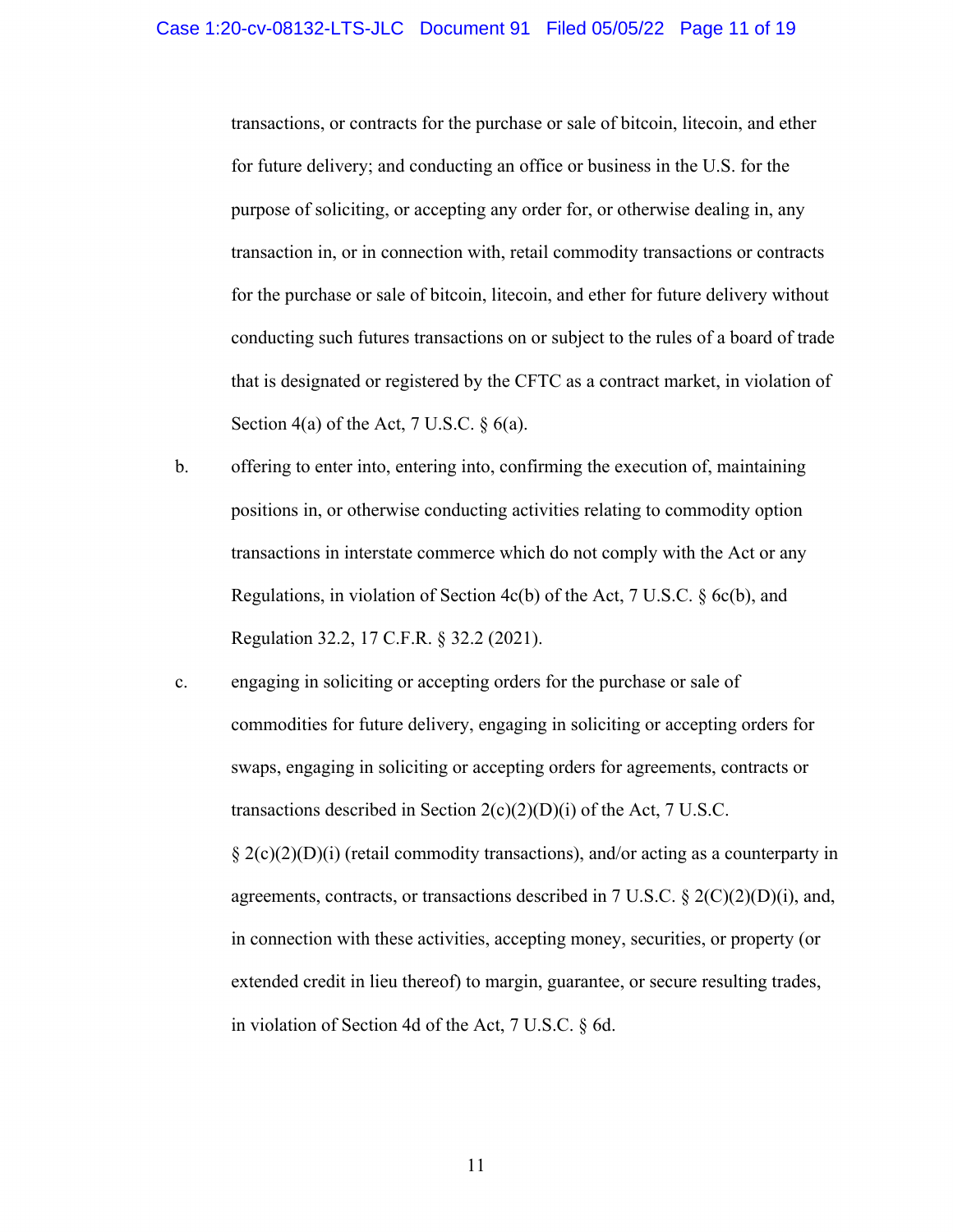- d. operating a facility for the trading of swaps—that is, a trading system or platform in which more than one market participant has the ability to execute or trade swaps with more than one other market participant on the system or platform on digital assets including bitcoin, ether, and litecoin without registering with the CFTC as a designated contract market or a swap execution facility in violation of Section  $5h(a)(1)$  of the Act, 7 U.S.C. § 7b-3(1), and Regulation 37.3(a)(1), 17 C.F.R. § 37.3(a)(1) (2021).
- e. failing to perform supervisory duties diligently, in particular by failing to implement a Customer Identification Program, failing to implement and conduct Know-Your-Customer procedures, failing to implement Anti-Money Laundering procedures, and by failing to ensure that his partners, officers, employees, and agents lawfully and appropriately handle all commodity interest accounts, in violation of Regulation 166.3, 17 C.F.R. § 166.3 (2021).
- f. failing to implement a Customer Identification Program, failing to implement Know-Your-Customer policies and procedures, failing to implement an Anti-Money Laundering program, failing to retain required customer information, and failing to implement procedures to determine whether a customer appears on lists of known or suspected terrorists or terrorist organizations such as those issued by the OFAC, in violation of Regulation 42.2, 17 C.F.R. § 42.2 (2021).

### **V. MONETARY AND OTHER EQUITABLE RELIEF**

#### **A. Civil Monetary Penalty**

37. Reed shall pay a civil monetary penalty in the amount of Ten Million Dollars (\$10,000,000) ("CMP Obligation"). If the CMP Obligation is not paid within ten business days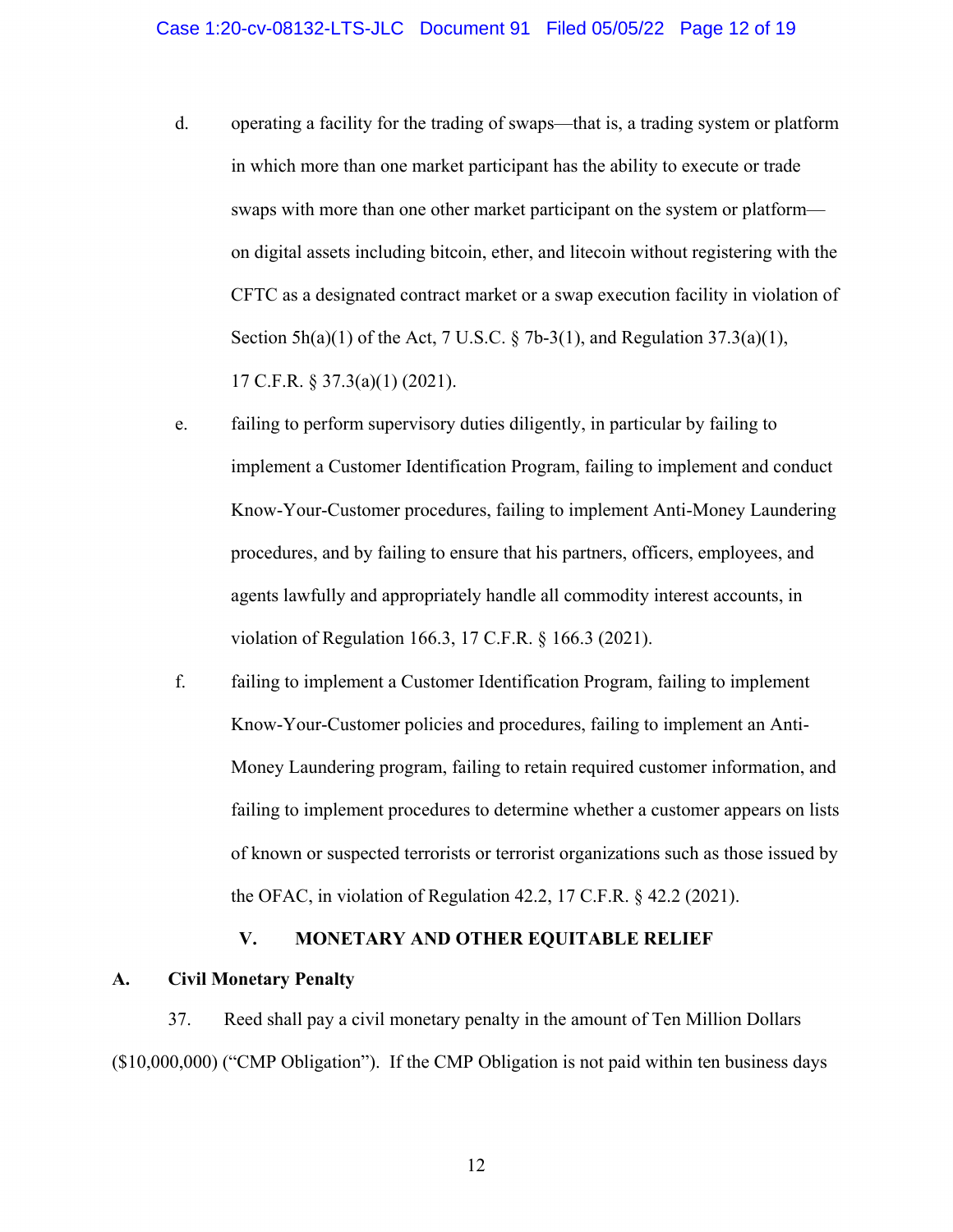#### Case 1:20-cv-08132-LTS-JLC Document 91 Filed 05/05/22 Page 13 of 19

of the date of entry of this Consent Order, then post-judgment interest shall accrue on the CMP Obligation beginning on the date of entry of this Consent Order and shall be determined by using the Treasury Bill rate prevailing on the date of entry of this Consent Order pursuant to 28 U.S.C. § 1961.

38. Reed shall pay the CMP Obligation, as well as any post-judgment interest, by electronic funds transfer, U.S. postal money order, certified check, bank cashier's check, or bank money order. If payment is to be made other than by electronic funds transfer, then the payment shall be made payable to the Commodity Futures Trading Commission and sent to the address below:

> MMAC/ESC/AMK326 Commodity Futures Trading Commission 6500 S. MacArthur Blvd. HQ Room 266 Oklahoma City, OK 73169 9-amc-ar-cftc@faa.gov

If payment by electronic funds transfer is chosen, Reed or his agent shall contact Tonia King or her successor at the address above to receive payment instructions and shall fully comply with those instructions. Reed or his agent shall accompany payment of the CMP Obligation with a cover letter that identifies him as payor and the name and docket number of this proceeding. Reed or his agent shall simultaneously transmit copies of the cover letter and the form of payment to the Chief Financial Officer, Commodity Futures Trading Commission, Three Lafayette Centre, 1155 21st Street, NW, Washington, D.C. 20581.

### **B. Provisions Related to Monetary Sanctions**

39. Partial Satisfaction: Acceptance by the Commission of any partial payment of Reed's CMP Obligation shall not be deemed a waiver of his obligation to make further payments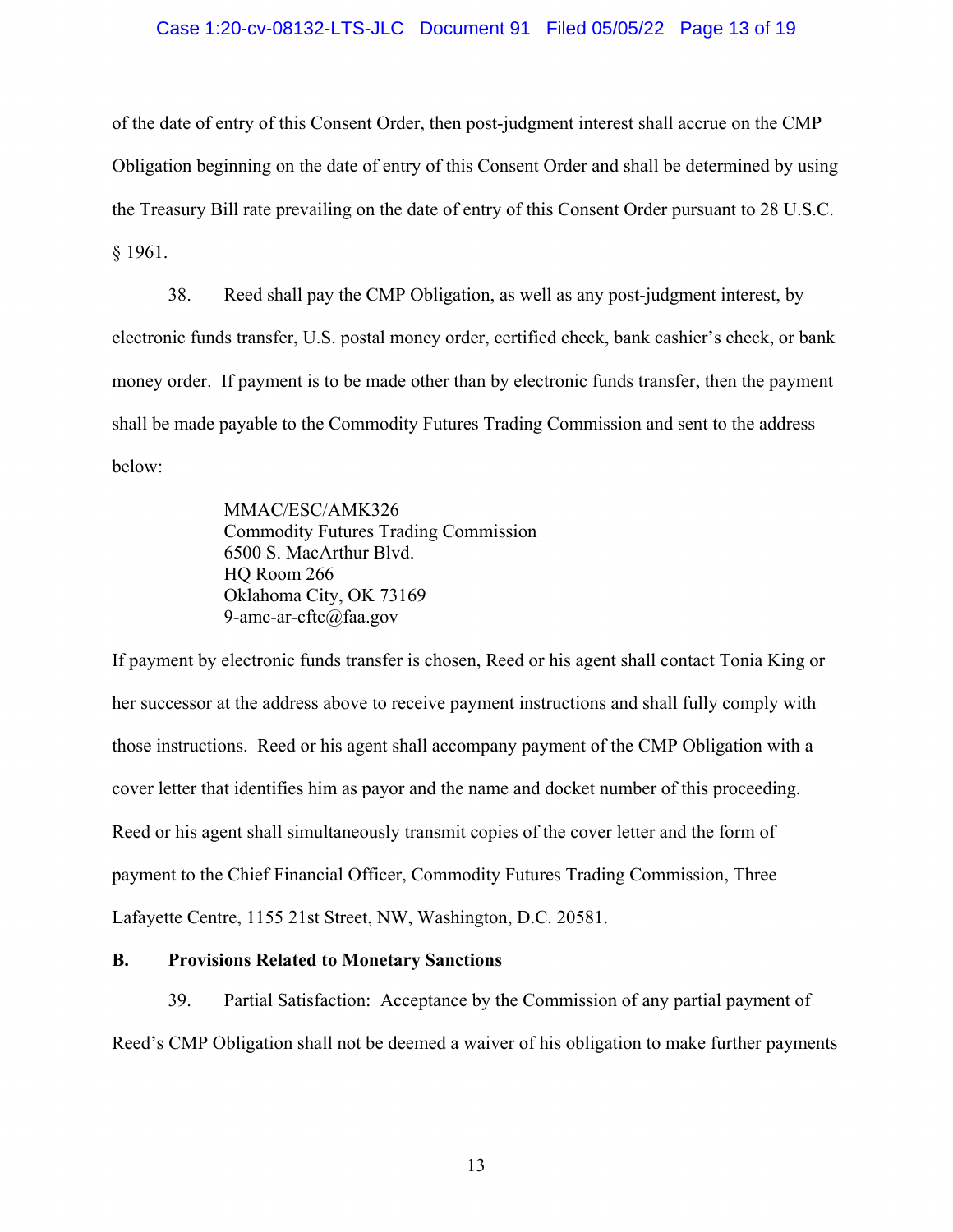#### Case 1:20-cv-08132-LTS-JLC Document 91 Filed 05/05/22 Page 14 of 19

pursuant to this Consent Order, or a waiver of the Commission's right to seek to compel payment of any remaining balance.

### **VI. MISCELLANEOUS PROVISIONS**

40. Until such time as Reed satisfies in full his CMP Obligation, this Consent Order, upon the commencement by or against Reed of insolvency, receivership or bankruptcy proceedings or any other proceedings for the settlement of any of Reed's debts, all notices to creditors required to be furnished to the Commission under Title 11 of the United States Code or other applicable law with respect to such insolvency, receivership bankruptcy or other proceedings, shall be sent to the address below:

Secretary of the Commission Legal Division Commodity Futures Trading Commission Three Lafayette Centre 1155 21st Street N.W. Washington, DC 20581

41. Notice: All notices and certifications required to be given by any provision in this Consent Order, except as set forth in paragraph 40, above, shall be sent by email and by certified

mail as follows:

Notice to Commission:

Robert T. Howell, Deputy Director Commodity Futures Trading Commission, Chicago Regional Office Metcalfe Federal Building 77 W. Jackson Blvd., Suite 800 Chicago, IL 60604 RHowell@cftc.gov

Notice to Reed:

Douglas K. Yatter LATHAM & WATKINS LLP 1271 Avenue of the Americas New York, NY 10020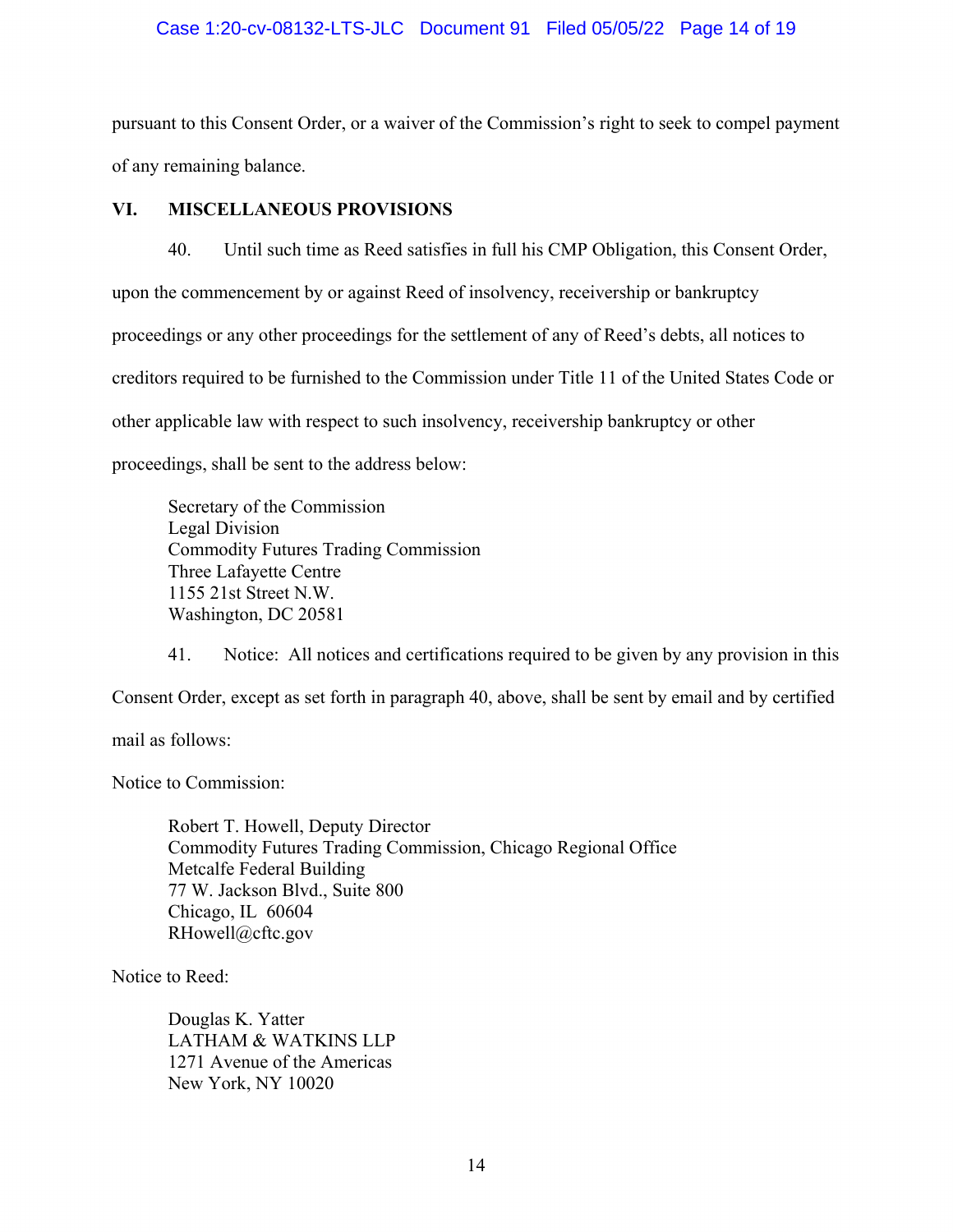#### Case 1:20-cv-08132-LTS-JLC Document 91 Filed 05/05/22 Page 15 of 19

douglas.yatter@lw.com

All such notices to the Commission shall reference the name and docket number of this action.

42. Change of Address/Phone: Until such time as Reed satisfies in full his CMP Obligation as set forth in this Consent Order, Reed shall provide written notice to the Commission by certified mail of any change to his telephone number and mailing address within ten calendar days of the change.

43. Entire Agreement and Amendments: This Consent Order incorporates all of the terms and conditions of the settlement among the parties hereto to date. Nothing shall serve to amend or modify this Consent Order in any respect whatsoever, unless: (a) reduced to writing; (b) signed by all parties hereto; and (c) approved by order of this Court.

44. Invalidation: If any provision of this Consent Order or if the application of any provision or circumstance is held invalid, then the remainder of this Consent Order and the application of the provision to any other person or circumstance shall not be affected by the holding.

45. Waiver: The failure of any party to this Consent Order at any time to require performance of any provision of this Consent Order shall in no manner affect the right of the party at a later time to enforce the same or any other provision of this Consent Order. No waiver in one or more instances of the breach of any provision contained in this Consent Order shall be deemed to be or construed as a further or continuing waiver of such breach or waiver of the breach of any other provision of this Consent Order.

46. Continuing Jurisdiction of this Court: This Court shall retain jurisdiction of this action to ensure compliance with this Consent Order and for all other purposes related to this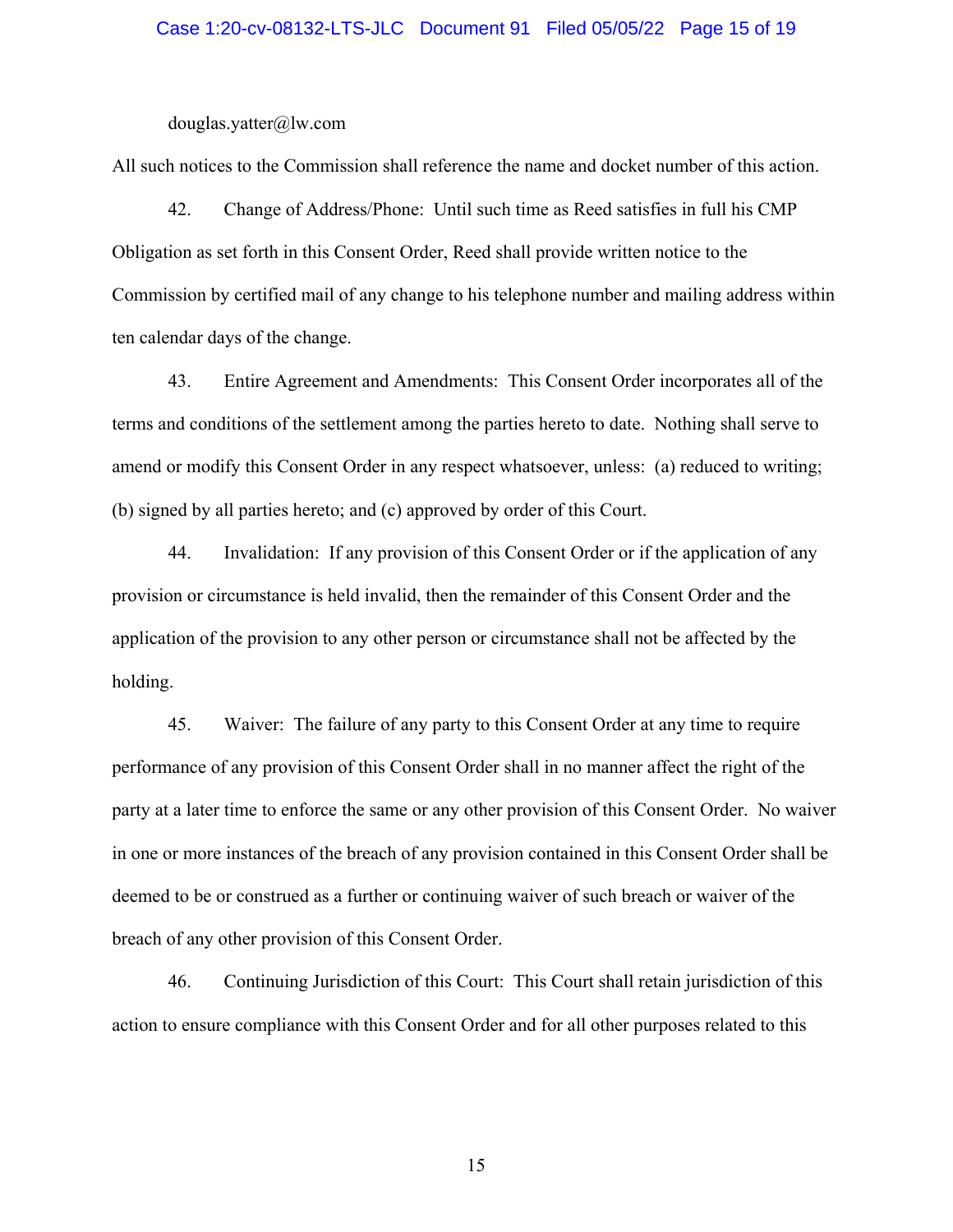#### Case 1:20-cv-08132-LTS-JLC Document 91 Filed 05/05/22 Page 16 of 19

action, including any motion by Reed to modify or for relief from the terms of this Consent Order.

47. Injunctive and Equitable Relief Provisions: The injunctive and equitable relief provisions of this Consent Order shall be binding upon Reed, upon any person under his authority or control, and upon any person who receives actual notice of this Consent Order, by personal service, e-mail, facsimile, or otherwise insofar as he or she is acting in active concert or participation with Reed.

48. Counterparts and Facsimile Execution: This Consent Order may be executed in two or more counterparts, all of which shall be considered one and the same agreement and shall become effective when one or more counterparts have been signed by each of the parties hereto and delivered (by facsimile, e-mail, or otherwise) to the other party, it being understood that all parties need not sign the same counterpart. Any counterpart or other signature to this Consent Order that is delivered by any means shall be deemed for all purposes as constituting good and valid execution and delivery by such party of this Consent Order.

49. Contempt: Reed understands that the terms of the Consent Order are enforceable through contempt proceedings, and that, in any such proceedings he may not challenge the validity of this Consent Order.

50. Agreements and Undertakings: Reed shall comply with all of the undertakings and agreements set forth in this Consent Order.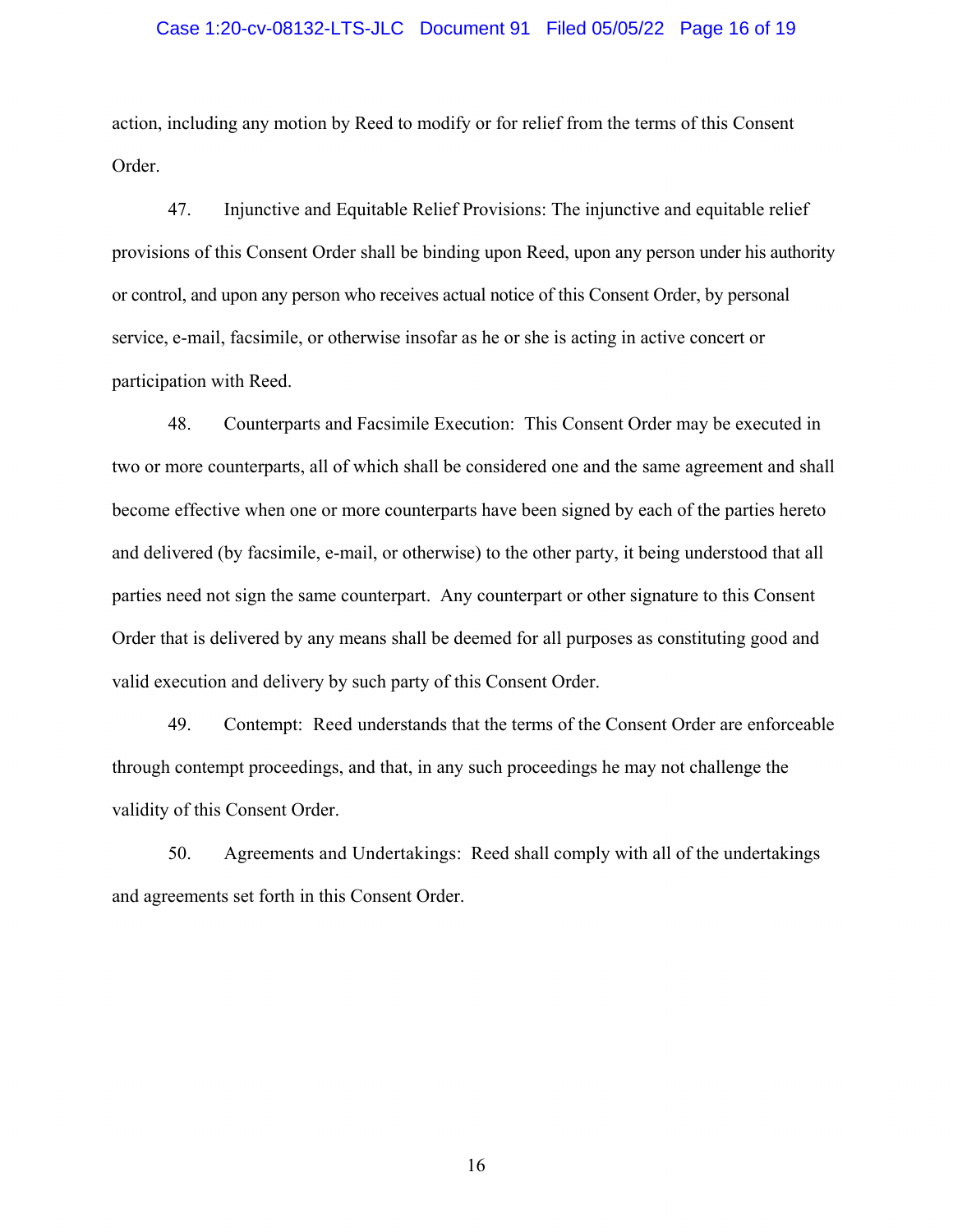# Case 1:20-cv-08132-LTS-JLC Document 91 Filed 05/05/22 Page 17 of 19

There being no just reason for delay, the Clerk of the Court is hereby ordered to enter this *Consent Order for Injunctive Relief, Civil Monetary Penalty, and Other Equitable Relief Against Defendant Samuel Reed forthwith and without further notice.* 

**IT IS SO ORDERED** on this  $5th$  day of May , 2022.

**UNITED STATES DISTRICT JUDGE**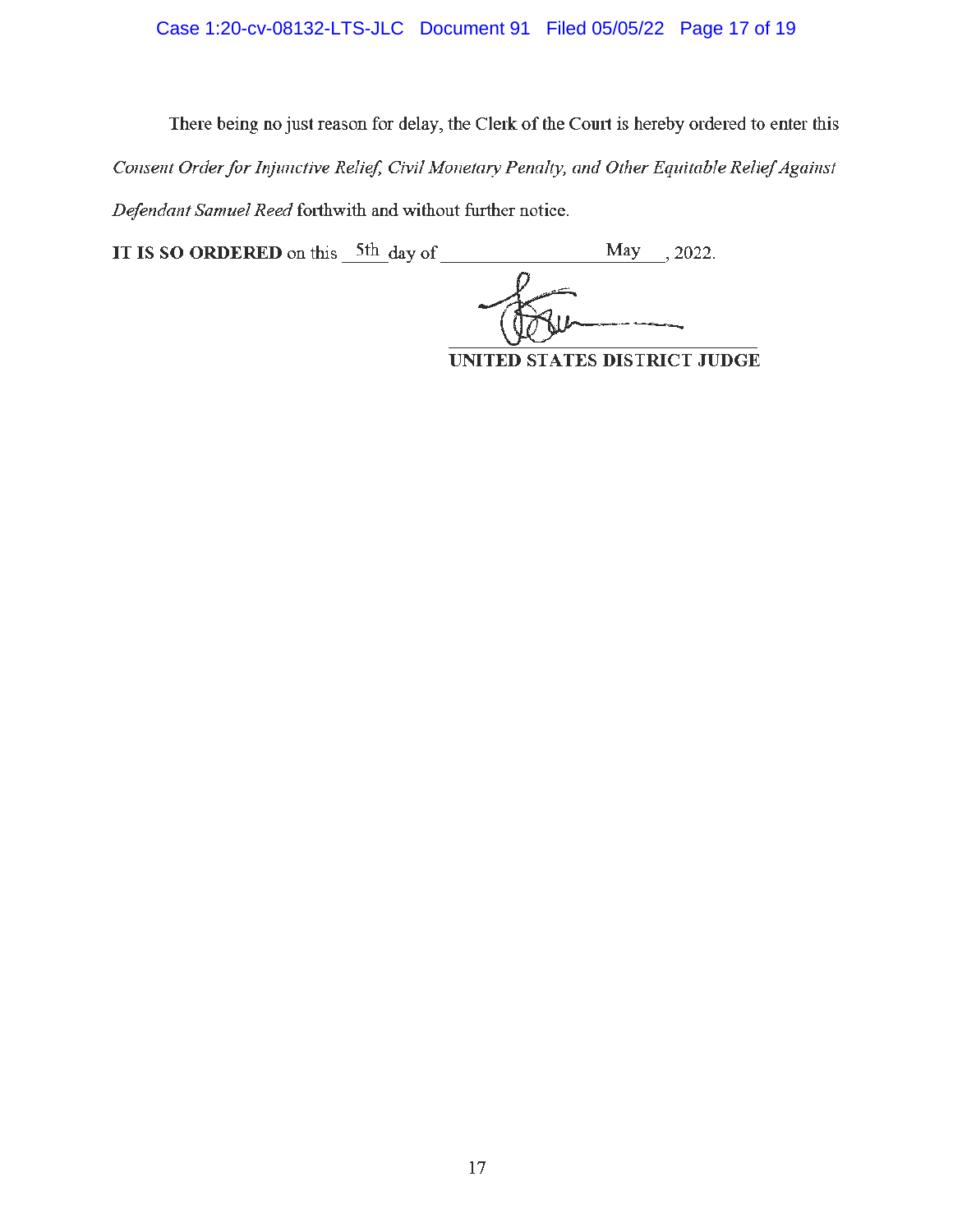Case 1:20-cv-08132-LTS-JLC Document 91 Filed 05/05/22 Page 18 of 19

### **CONSENTED TO AND APPROVED BY:**

Defendant Samuel Reed

 $1,0\sqrt{2}$ 

Samuel Reed

Date:  $\qquad \qquad$ 

Plaintiff Commodity Futures Trading Commission

Eliseph est

Elizabeth N. Pendleton Chief Trial Attorney Commodity Futures Trading Commission 525 West Monroe Chicago, IL 60661 ependleton@cftc.gov

Date:  $5/312$